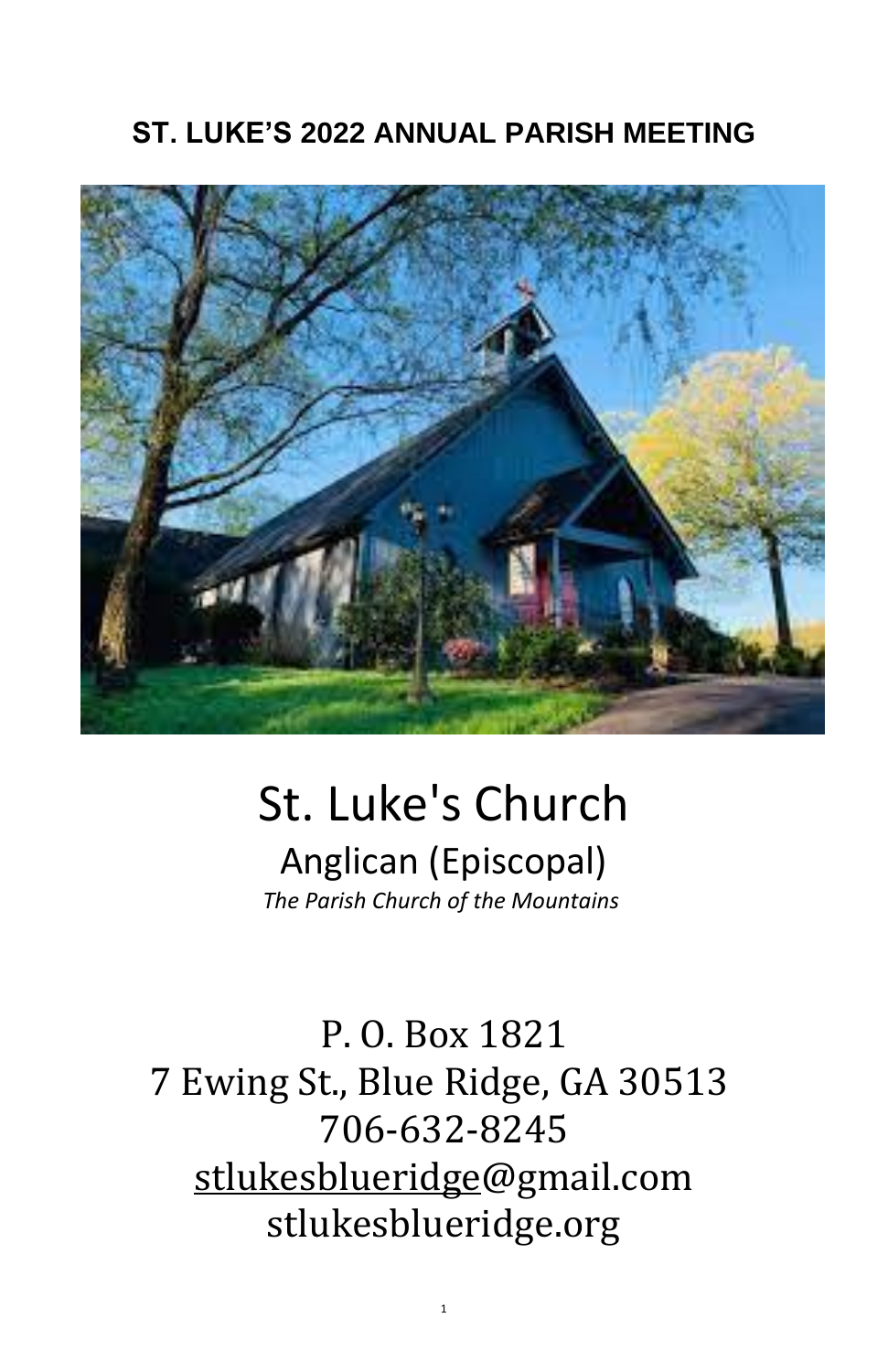### **The Parish Church of St. Luke, Blue Ridge, Georgia**

### *The Parish Church of the Mountains* **2021 ANNUAL PARISH REPORT JANUARY 23, 2022**

Approval of Minutes of the Sr. Warden, Dr, Al Cash 2021 Annual Meeting (Attached)

 *They that wait upon the Lord shall renew their strength; they shall*  mount up with wings as eagles; they shall run, and not be weary; and *they shall walk, and not faint, teach me Lord, teach me Lord to wait*

Opening Prayer The Rev. Victor Morgan

Election of Jr. Warden: The nominee is: Jim Noblett

Current Vestry Members: Sr. Warden, Al Cash; Jr. Warden, Jim Noblett; Rosanne Johnston; William "Bill" Trotter; Neil McDonald; Lauren Burgreen; Bob Bradley and Jennifer Higdon

Review Reports of 2021 Parish Group Activities

Review 2022 Budget (Attached)

Rector's Remarks The Rev. Victor H. Morgan

Closing Prayer The Rev. Victor H. Morgan

### Adjournment

### *Go in peace to love and serve the Lord*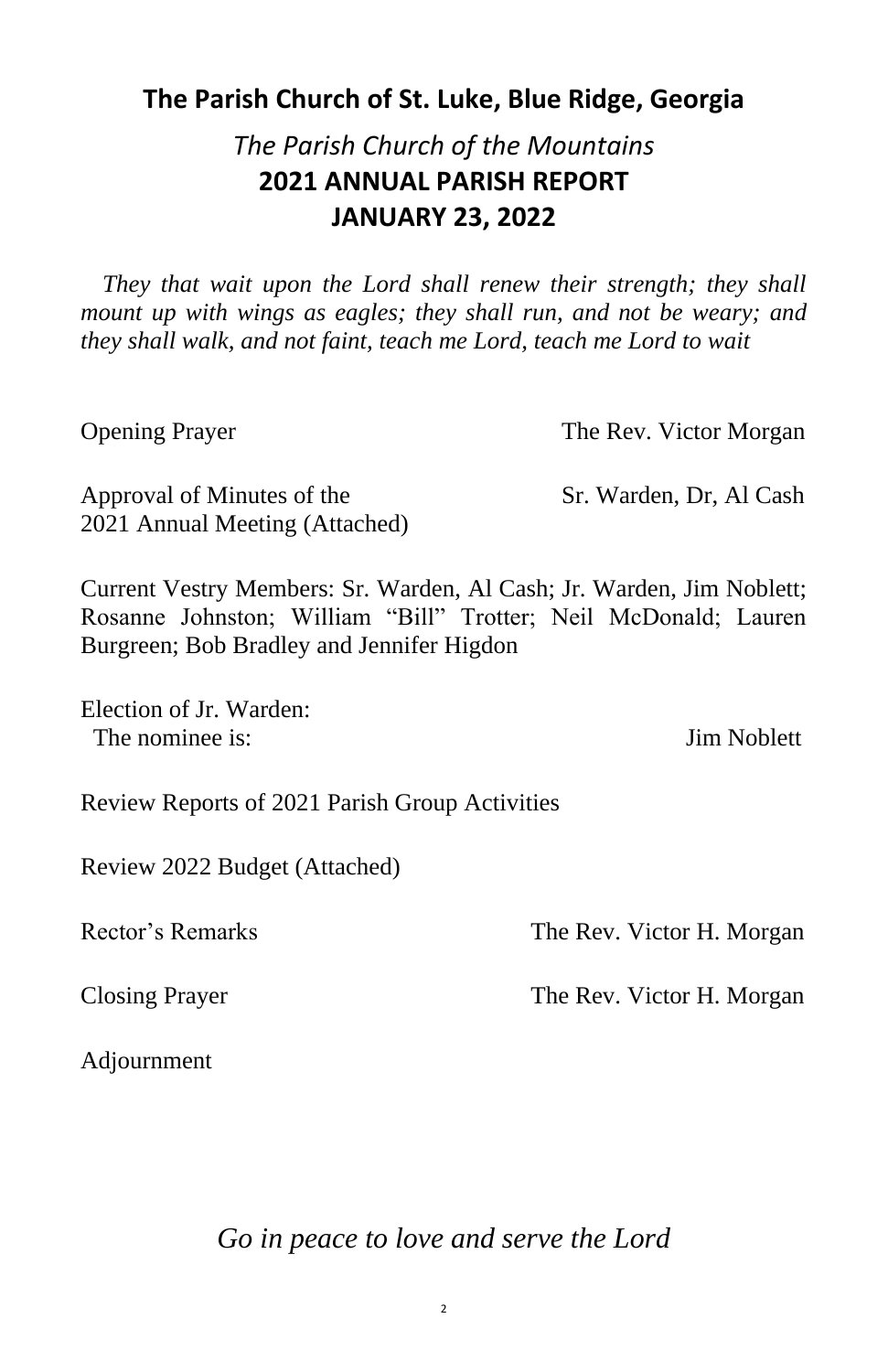### **RECTOR'S REPORT: VICTOR H. MORGAN**

This recently past year has been one of starts and stops. It began with high hopes that two jabs of a newly created vaccine would banish Covid, and significant inroads were made throughout the first half of the year which indicated this was in fact taking place.

Masks came off, and most people resumed normal activities with a minimum amount of fear. Then came several variants and the return of uncertainty, but also a 'booster' and hope. At this present moment, an up-surge in infections has again put the world on guard. The seesaw continues to go up and down.

The bright spot in this turmoil is that the work of the Gospel has continued at St. Luke's. Jesus and His saving purposes have not ceased and continue to be sounded out Sunday by Sunday. Work in the community outside the church continues to go forward. I

The year 2021 has been one of education and the equipping of God's people. A tip of the Canterbury cap to St. Luke's Education Committee and the Women of St. Luke's for providing classes and studies throughout the past 12 months.

In Lent and Eastertide, "The Bible Course" captured the attention of many. This well-made course sponsored by the Bible Society in Great Britain provided a framework for understanding the biblical story. Instead of these stories from Genesis to Revelation being left like pieces of a jigsaw puzzle on a table, they were put together so the big picture could be seen.

During the same period, the Women of St. Luke provided for their members a study of Revelation, a book that has puzzled many over the course of Christian history. I was pleased to be invited to sit in on this study. Facilitators Teresa Wankel, Judy Brooten and Jodi Beauregard (I pray I am not forgetting anyone) did a magnificent job in 'unlocking the code'. Above all, those attending these sessions were reassured of God's hand in history and the future, final vindication of His people.

After a summer hiatus, classes returned in autumn. In the Michaelmas term, the focus shifted from the biblical story to discovering our place in that story. N.T. Wright's *Simply Christian* proved to be an invaluable guide.

Many thanks to Roger Johnson and Pat Dearing, Chairmen, for their wise and capable leadership. The education committee will be meeting in a few weeks to chart out a program of study for 2022. I hope St. Paul's Epistle to the Romans can be a part of the mix, as I have been itching for some time to bring its riches to members and friends of St. Luke's. Education at St. Luke's, this past year, included not only resources for adults but also for children. As the year began, I had no intention of writing a book, but that came about as well. After God, I give the lion-share of credit for this book taking shape to Elin Thoresen. She was the impetus for putting together *A Faith of* M*y Own: Preparing for Confirmation,* as the one on whom the material was first tried. The workbook is now on sale on Amazon, and orders are being received as far away as California.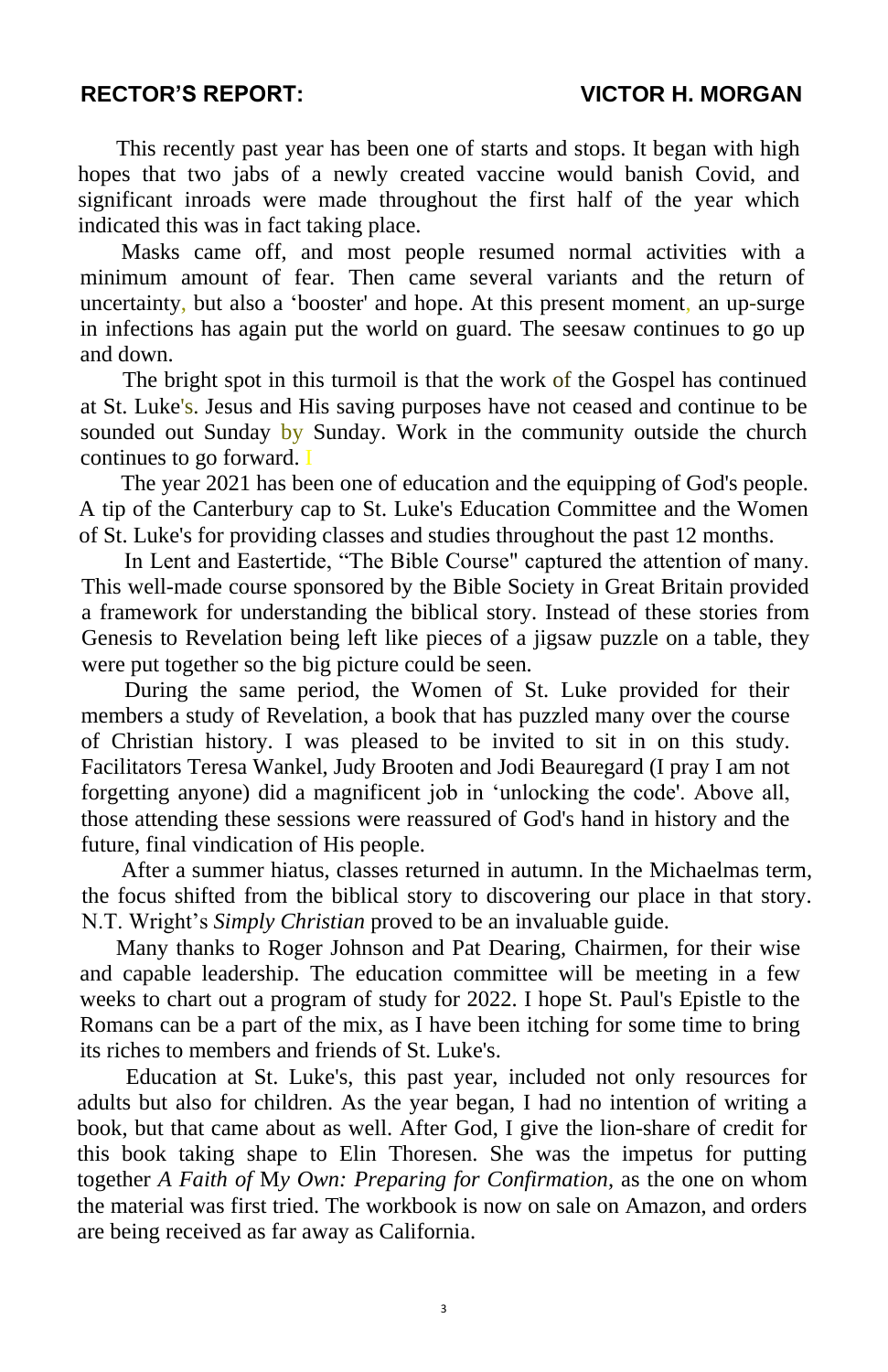Let me conclude my remarks on education by saying that the more we know, the more we can do. The goal is not head knowledge alone but gaining the tools and understanding that will enable us to live out the Gospel in the world and above all to be witnesses.

The West may well be entering a new dark age as Bible knowledge decreases, as God-centered worship is replaced by man-centered entertainment in many churches, as God is banished from public life, as education declines and is perverted, as hedonism and violence become the order of the day; yet all is not lost. With challenges and obstacles comes opportunities and additional graces. For such a time as this we have been brought into the Kingdom.

On another topic, one of the goals held up at the beginning of 2021 was bringing our audio and visual equipment up to par. This goal, thanks to St. Luke's IT genius and guru Jim Noblett and the generosity of many has been achieved.

On any given Sunday we have 50 or more viewers – some far away as Canada. The participation of these is greatly appreciated. We need to give them our best, and that is what have done and intend to continue to do.

Where do we want to go in 2022?

I would like to see us look for ways to reach out -- not just those in faraway places – but to people in our own backyard. All around us are people, with more moving in all the time. How do we reach them? I invite you to pray and give earnest attention to this question. I further encourage you to share with me and other members of our team here at St. Luke's any thoughts and suggestions you may come up with.

People are wired for God. Wherever they come from, whatever their race or socio-economic status, whatever their past, they need something more than food, clothing, shelter and entertainment. St. Augustine of Hippo perhaps said it best: "Thou hast made us for thyself, and our hearts are restless until they find rest in thee."

You and I have what they require. Our calling from God is to bring to them the light, hope and healing that we have received ... to pass it on. As the parish church, we are not a members-only club, we are here for everyone. "Parish" refers to a geographical area serviced by a church. Our parish is outside those double red doors. So, let's think big and act boldly to be who we are.

Allow me to close by thanking all who have worked so tirelessly in 2021. Much has been achieved, but much remains to be done. "Come, labor on!"

### **VERGER'S REPORT: W. A. "TONY" MCCONNELL**

### Greetings from the Verger

My goodness, have we not been on one heck of a roller coaster ride over the last year or so…The Covid pandemic has had all of us making major changes to our lives in an effort to remain healthy and functioning. Unfortunately, some of us have been stricken more than others and have seen far too many of our family members, friends and neighbors become serious victims of this terrible scourge.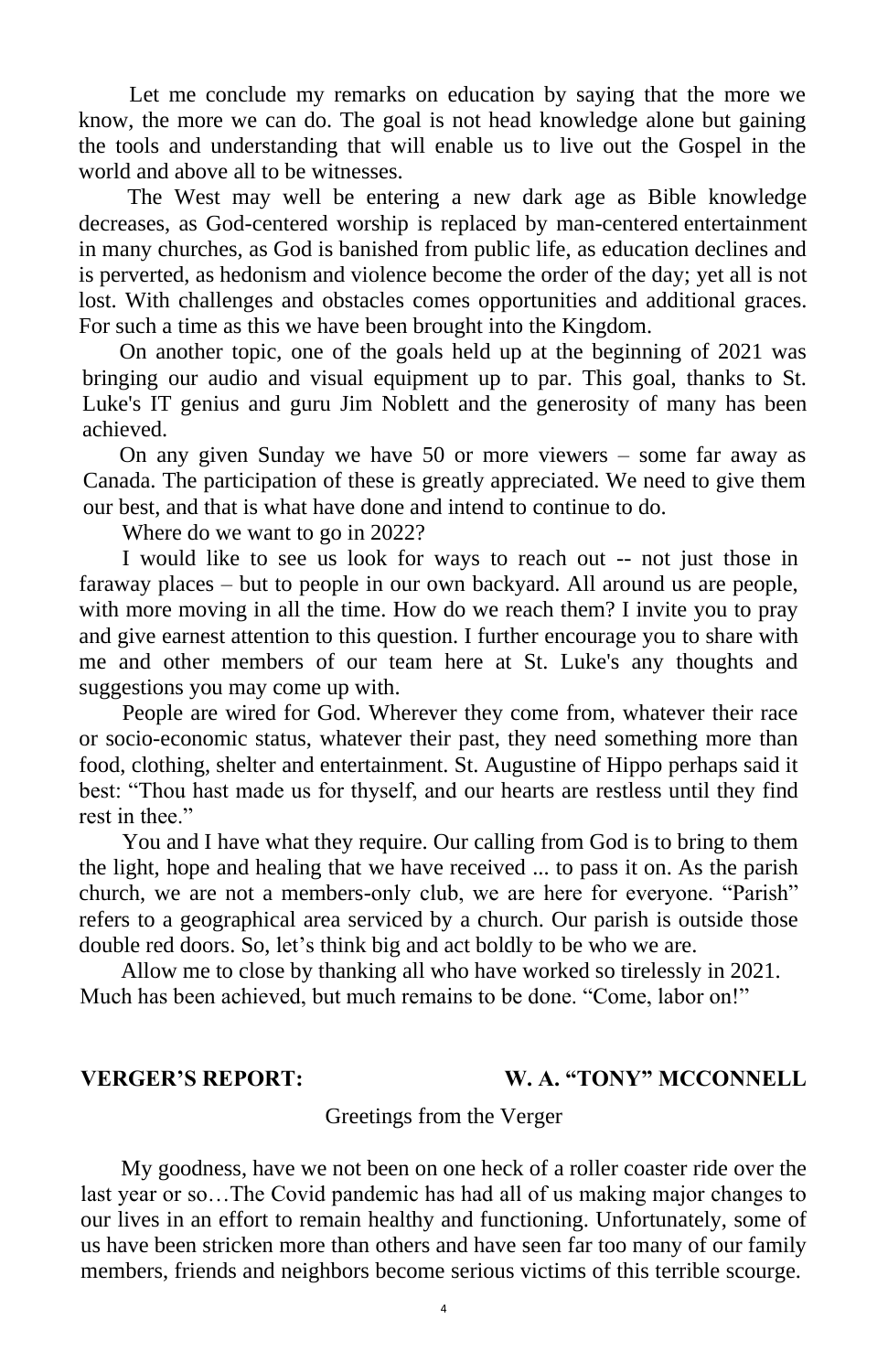Rough waters, too be sure but even as we acknowledge the past, we must look up and forward with prayerful confidence that our faith in Christ will carry us through and give us the strength, discernment and courage to face any challenges that may lay ahead.

An excellent way to continue life's journey in a positive and productive way is to get involved in the life of St. Luke's. An organization such as ours can only remain vital when we, the congregation, keep it going with our time, talents and treasure. ALL of us can do SOMETHING. There are so many functions that need constant or casual, frequent or occasional attention that there is something for everyone. Ranging from altar service to sending notes of care and concern, there are many ways that each of us can contribute in some way.

Here are a few ideas:

1.Choir – We need 'em all

2. Usher Service – Greet Folks and keep your eyes and ears open.

3. Acolyte--Assist the clergy present the Sacred Liturgy.

4. Lay Reader/Lector—Know how to read? You're in.

5. St. Luke's Men's Group—Helping to fix stuff

6. Women of St. Luke's— Doing whatever needs to be done and raising money

7.Outreach Committee- Taking care of each other and our neighbors

8. Education Committee-Helping to spread the Good News

9. Vestry -Interested in serving on the board?

10. Security Committee- Helping to keep us all safe.

11. Communications – Helping to keep us all connected: Phone, notes, cards, etc.

And it goes without saying, that St. Luke's will always need the continued financial support of its friends and family.

Anything else? Oh yes, lots. Do you have a special skill or interest? I'm quite sure the rector and vestry would welcome your ideas, input and participation.

Please bring it up in your next conversation with the Lord. No doubt He will lead you in the right direction.

Peace and Blessings in His Holy Name,

Deacon Tony McConnell Verger

### **SENIOR WARDEN'S REPORT: AL CASH**

### Calendar Year 2021

• 2021 was an outstanding year for St. Luke's, even as the COVID pandemic ravaged our country. Our accomplishments as a Church and as a member of the community are many – thanks to the dedication and loyalty of each and every member of our Parish Church of the Mountains.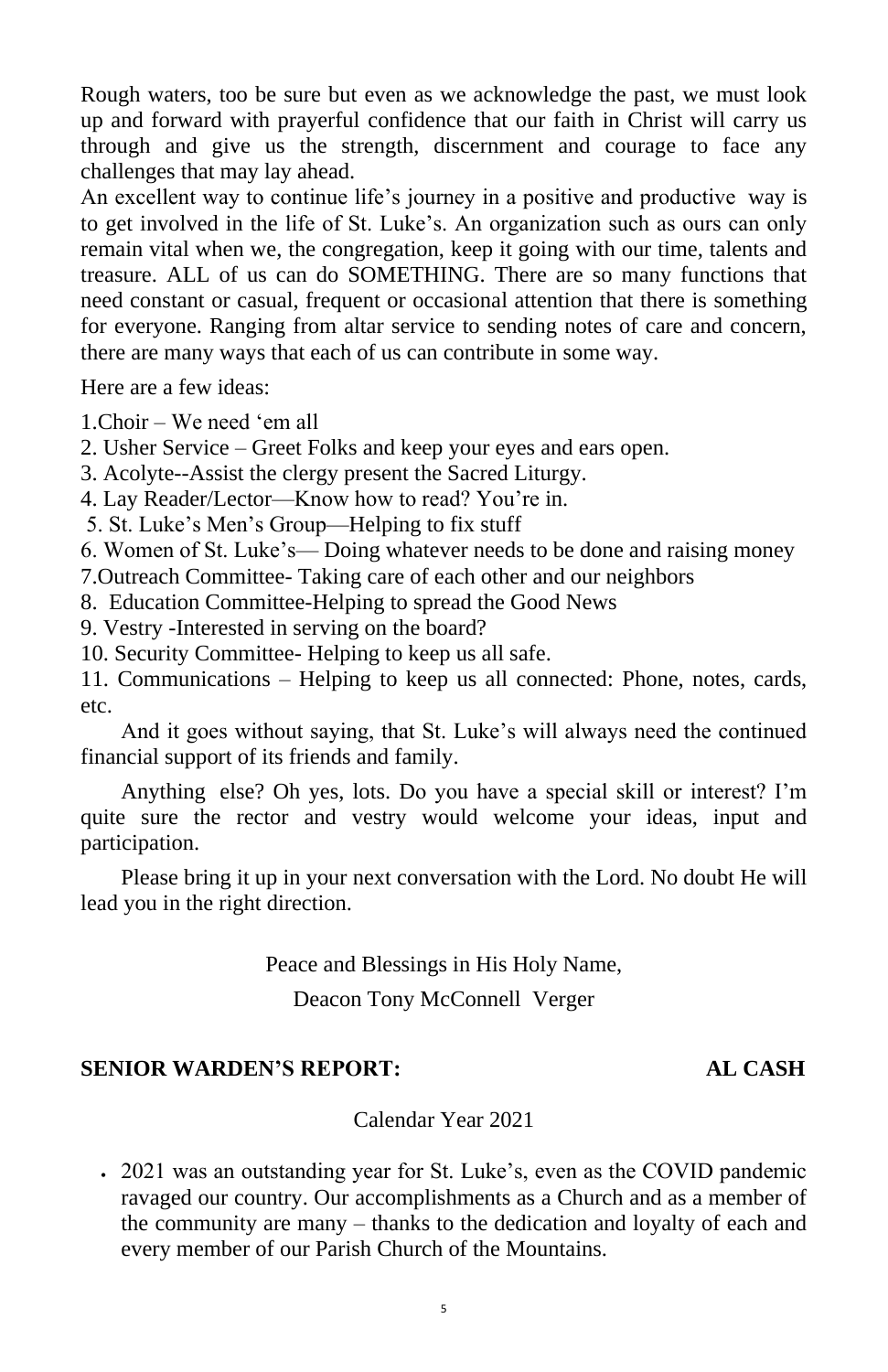- Of note is our Strategic Plan which requires an annual review and update. A committee was formed and has revised the Plan's language to reflect the completion of several previous directives and to add new goals established this year. The updated Plan now appears on our website.
- Our website remains dynamic with frequent updates of photos, columns, sermons, events and much more. We encourage you to visit the site frequently for those updates, as well as special announcements and the Church activities calendar. As a reminder, the Members' page password is John316.
- Our annual church events were quite successful they include:
	- <sup>o</sup> The WSL had a super busy and quite successful year with their yard Sale, Fall Fest, Christmas bazaar, and several other projects. Many thanks to Theresa Wankel and her outstanding ladies for their amazing work.
	- o The SLMG continues their parishioner assistance projects in a momentous year of outreach. They had a tremendously successful "Things that Guys Like" garage sale, organized and hosted by Neil McDonald. Many thanks to you, Sir, and to your talented group of men.
	- o We had a wonderful string of excellent Teaching Tuesday's classes, and anticipate a great new curriculum scheduled for this year. All with thanks to the Education Committee and all of our instructors.
- This year, the Vestry accepted the resignation of Roger Johnson. Through the Vestry nomination protocol, Jennifer Higden was selected as Roger's replacement.
- In other Vestry changes, Jr. Warden Jim Noblett's term expires in January 2022. Jim has offered to stay in the position of Jr. Warden, notwithstanding that the Vestry will accept other nominations from the congregation at large.
- We acknowledge and salute our secretary this past year the wonderfully pleasant and capable Kathryn Noblett. Thank you, Kathryn, for all the splendid work you do. Also, we have a new Treasurer - Mr. D.J. Fulton,

who is in his  $2<sup>nd</sup>$  month of duties, and already contributing sound advice on a number of issues already. We are thrilled to have you aboard, D.J. We cannot close that chapter without a word about our past Treasurer, Mr. Bob Morgan. Bob kept a close eye on every budget line item and made several improvements in the reporting forms. He also led us to some investments that we've never been able to do in years past. Thank you, Bob.

• As 2022 unfolds there will be much work, and continued planning in furtherance of our Lord's work, and specifically for St. Luke's. Let us remember these words from Jeremiah – Chapter 29, Verse 11;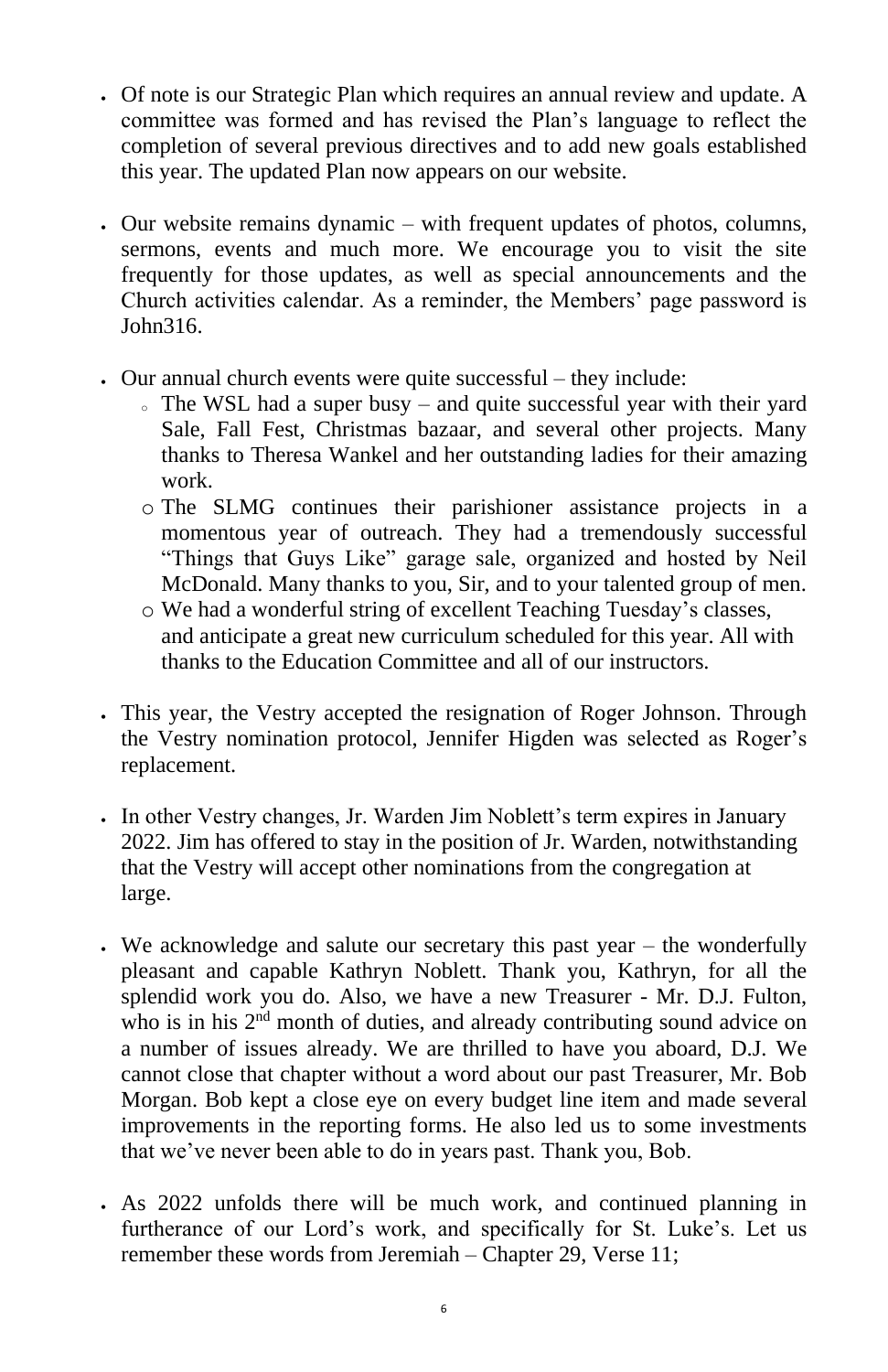"For I know the plans I have for you," declares the LORD, "plans to prosper you and not to harm you, plans to give you hope and a future."

### **JUNIOR WARDEN'S REPORT: JIM NOBLETT**

After a very trying year in 2020, January 2021 was greeted with optimism since the Covid Pandemic showed signs of dissipating and life was getting back to near normal. St. Luke's was back to worshipping God in our church building as well as continuing parking lot and internet services.

 As activity increased, there were needs to make repairs and upgrades to our facilities. We completed the following projects with the very much appreciated help of the St. Luke's Men's Group (SLMG):

- Spring Parish wide cleanup for Easter (even though the Easter Egg Hunt was cancelled for another year).
- Several light fixtures in the kitchen and Thomason Hall were replaced with LED fixtures or bulbs. This is an ongoing project, which will replace bulbs and fixtures as the old ones fail.
- We ordered and replaced the main church sign with a new and updated one made of a composite material that should last indefinitely.
- Desperately needed repairs to our Pavilion were accomplished with the invaluable help of the SLMG and several of our friends from Holy Cross in Tennessee. The Pavilion is now in great shape.

The audio mixer/amplifier was quickly failing and was replaced with a new digital mixer with vastly increased capabilities. The SLMG also fabricated and installed a new work surface in the audio/visual cubicle for the new equipment which was larger than the old mixer.

To increase safety and visibility for events after nightfall, we installed a set of pathway lights down the driveway of the church.

In addition, outside contractors did the following projects:

- The carpet in the Narthex which had separated from the transitions between the tile and carpet was repaired.
- Repairing the degraded wood frames of several of our beautiful stained-glass windows.
- Installing monitored smoke detectors in the main church building and basement as well as the Parish House. We have many irreplaceable

objects and records in both buildings and this new system will allow us to find out in a timely fashion if we have a problem in either place. The church carpet was cleaned by two of our ladies, Jennifer Higdon and Kathryn Noblett. It looks great.

2021 was a momentous year for St. Luke's, thanks be to God. Our facilities are in good shape, although we will need to replace the roof of the Parish House in the near future. I want to thank all the Clergy and Parishioners for all their support and patience during the year, it is immensely helpful to me.

> In His Service Jim Noblett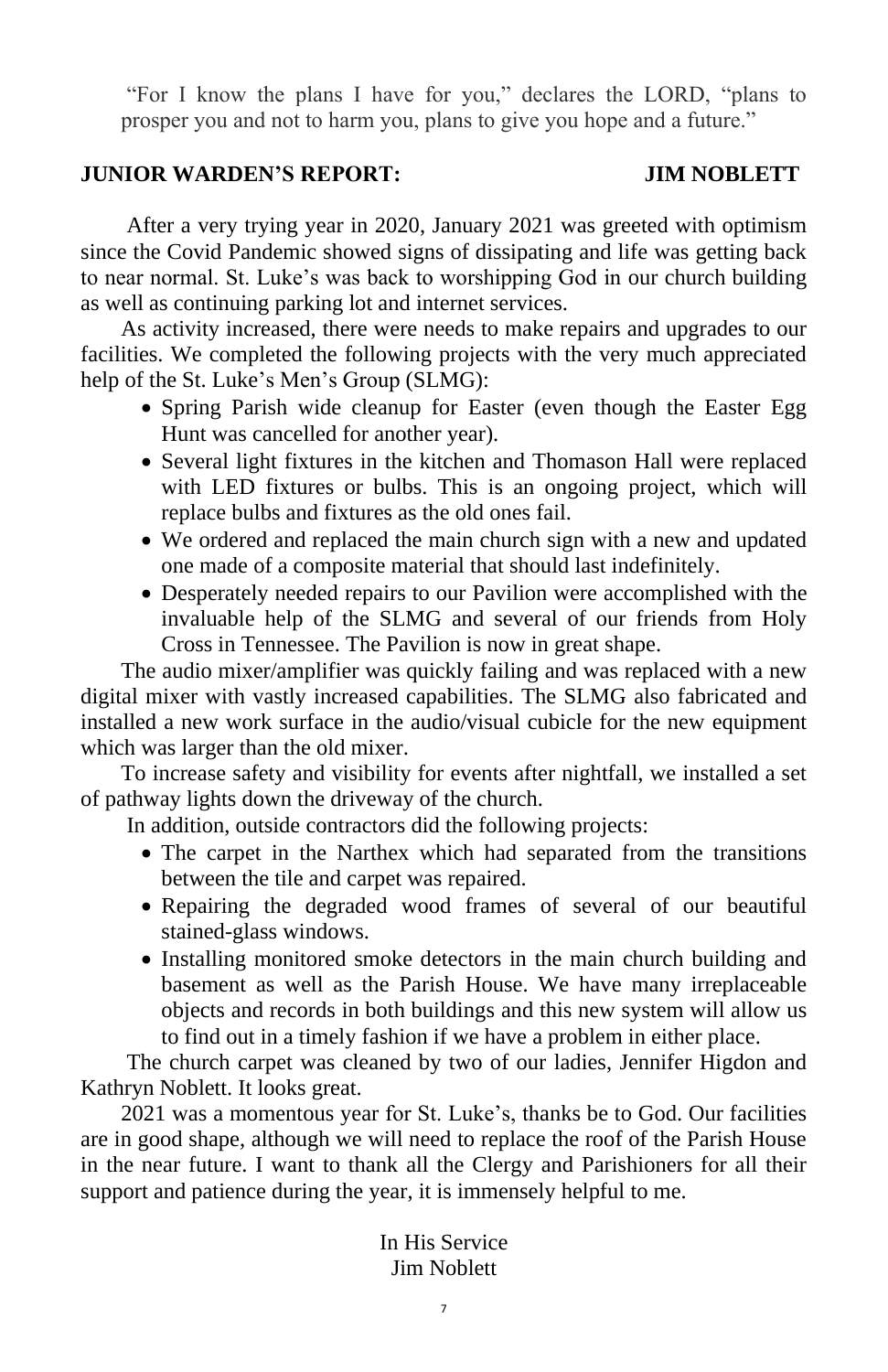### **WOMEN OF ST. LUKE'S REPORT (WSL): TERESA WANKEL**

### Women of St Luke's Annual Report for 2021

**"You are the light of the world. A city that is set on a hill cannot be hidden. Nor do they light a lamp and put it under a basket, but on a lampstand, and it gives light to all who are in the house. Let your light so shine before men, that they may see your good works and glorify your Father in heaven." Matthew 5:14-16 New King James Version (NKJV)** 

The Women of St Luke's are highly active in the life here at St Luke's Church and in the extended community. We serve on the Altar Guild and as ushers, Acolytes, Lay Readers and Vestry members. We are members of Fellowship and Outreach, Education and Memorial Garden committees. Several of our group also volunteer at the local Food Pantry and are involved at Feed Fannin and with Toys for Tots.

This year we planned and participated in fund raising events including our annual Yard Sale and our annual Christmas Bazaar. Both were remarkable successes.

Yard Sale: \$3246.53 Christmas Bazaar: \$8637.51

Proceeds from these events fund our outreach programs. For 2021 these included Fannin County Family Connection, Feed Fannin, Good Samaritan Fund, Her Hope Pregnancy Center in Blue Ridge, Immanuel Church, Safe Choice Pregnancy Center in Ellijay, Snack-in-a-Backpack, Sunny D Children's Theater Camp and the Women's Enrichment Center in Blairsville. Proceeds from these events are also set aside in our Benevolence Fund which is used to assist St Luke's parishioners and the extended community as needs arise.

In addition to the above, we hosted our annual Wine and Cheese/Toys for Tots social which garnered a box full of toys as well as financial donations for Toys for Tots. In early December, members of the WSL gathered at the church and assembled gift bags which were delivered to the North Court apartment

residents. We ended 2021 with the WSL Ladies Christmas luncheon hosted by Judy Brooten and Jodi Beauregard. It was an afternoon of food, fun and frivolity and will hopefully become an annual event.

Our winter Bible study provides a respite from the busyness of the holiday season and is a wonderful way to begin the new year. Last year we dove into the book of Revelation. What a wonderful, eye-opening study it was. I think all participants would agree we ended that study with a much better understanding of and appreciation for the last book of the Bible. Our thanks to Judy Brooten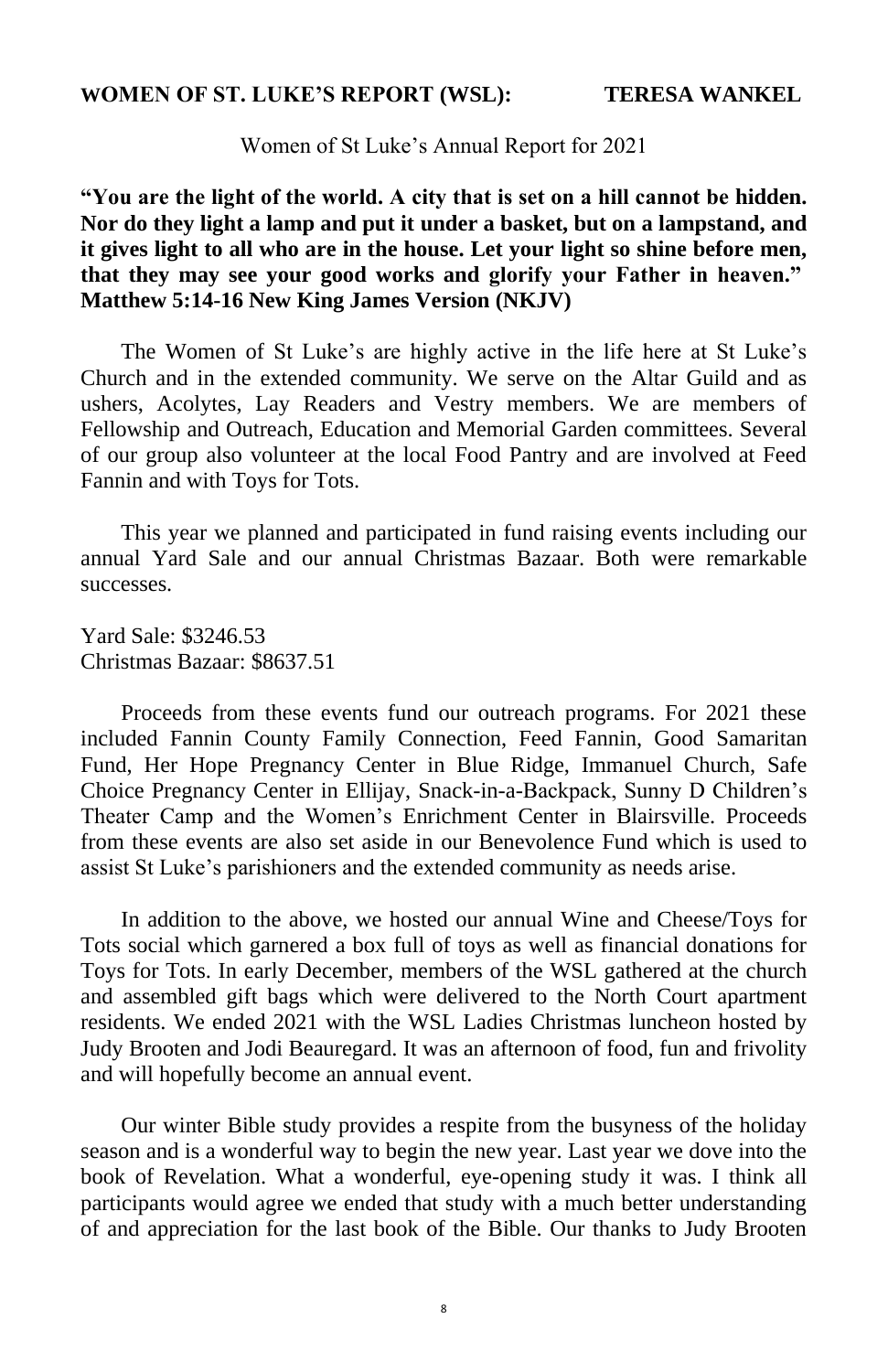and Jodi Beauregard for facilitating the sessions. This year's Bible study will be on Prayer.

We invite all women to join this active and vibrant group in our mission to serve Christ, our Church, and our community. The WSL meets every other month on the second Wednesday at 9:30 a.m. in the Yellow Room and via Zoom.

Thanks be to God for His continuing blessings.

Respectfully submitted by Teresa Wankel, President , WSL

### **ALTAR GUILD REPORT: TERESA WANKEL**

The Altar Guild is a lay ministry to serve God in His house by preparing the Sanctuary for worship, maintaining, and caring for the sacred vessels and altar linens and serving the clergy and parish.

The Rector, Victor Morgan, is the head of the St Luke's Altar Guild, which functions under his guidance and direction. Altar Guild members should be congregants confirmed in the Anglican Church and should view their service as a sacred duty.

Members of the St Luke's Altar Guild are:

Jean Allen Priscilla Cashman Teresa Wankel Patsy Williams Meredith Yacavone

A special thank you to Anna Bradley, Priscilla Cashman, and Jennifer Higdon for supplying and arranging greenery for the altar during Lent and Advent.

We gladly welcome anyone who would like to serve in this ministry. If you are interested in becoming a part of the Altar Guild, please contact anyone of the members listed above.

Respectfully submitted by Teresa Wankel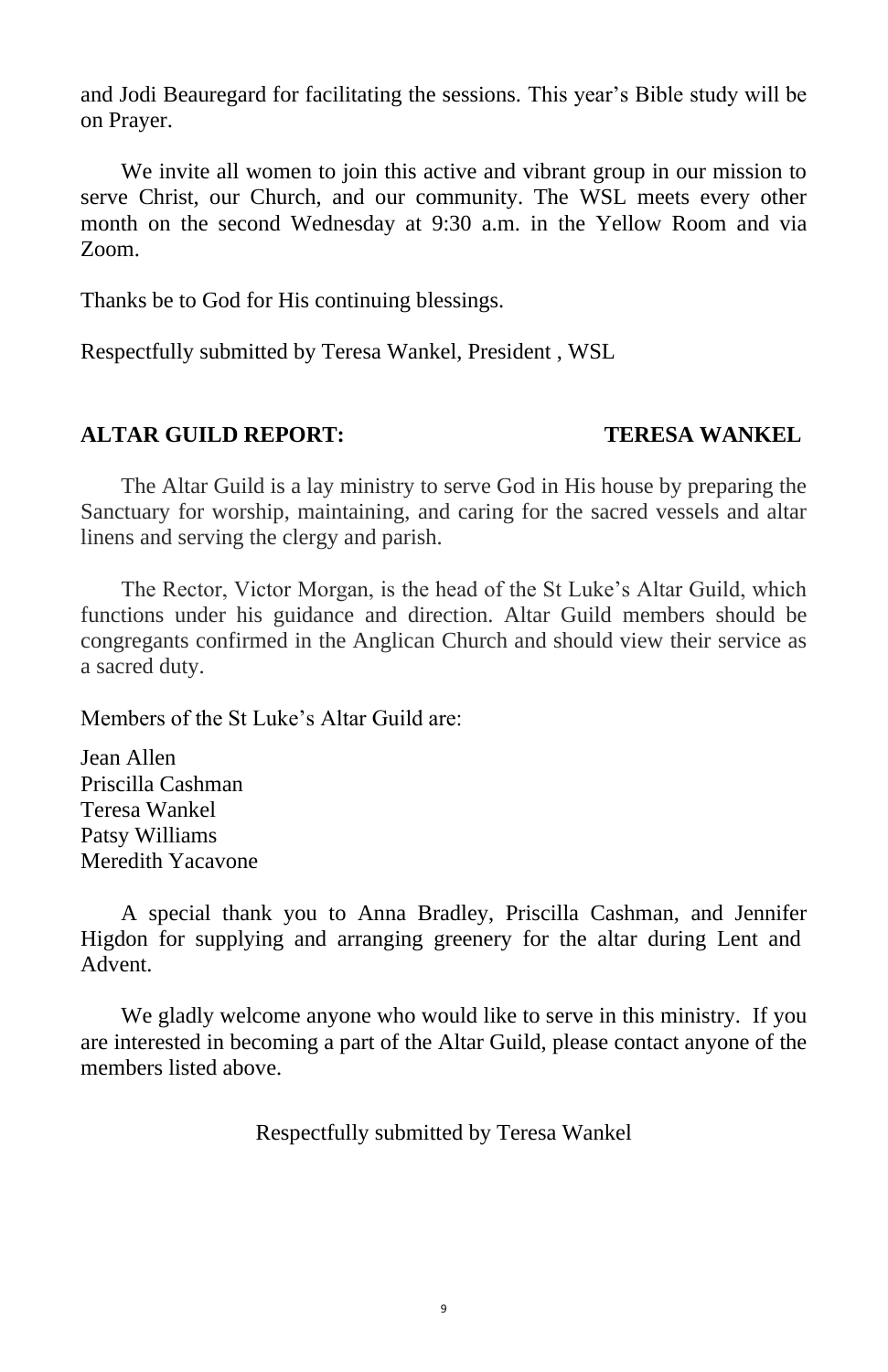### ST LUKE'S MEN'S GROUP REPORT (SLMG): NEIL MCDONALD

### **ST. LUKE'S MEN'S GROUP 2021 ANNUAL SUMMARY**

**OFFICERS:** Neil McDonald is Chairman and Bob Morgan served as Secretary/Treasurer through November. Currently, Deacon Tony McConnell is our secretary, and Bob Bradley is Treasurer.

- There are no dues and <u>no specific skills are required to participate</u>—just join us.
- Meetings are held on the 2nd Tuesday of each month—(Posted on St. Luke's website calendar).

**MEMBERSHIP:** All men who attend St. Luke's services are considered as members and are cordially invited *to attend our monthly meetings and all other activities*.

**OUR MISSION:** We respond to many requests that are within our capabilities to assist. We assist parishioners or others in the community who lack resources to perform minor repairs or maintenance for themselves, and we occasionally perform maintenance and repairs for St. Luke's that would otherwise require payment to vendors.

**OUR PURPOSE:** We engender Christian fellowship among men, as we respond to Christ's call to love and serve others in need by sharing our knowledge, talents, and abilities.

### **Despite the 2021 COVID-19 pandemic and variants, SLMG met these assistance objectives:**

- Monthly deliveries for *Feed Fannin* food bank to *thirty families* at North Court Apartments
- Assisted a terminally ill parishioner under hospice care and his family with needs
- Distributed food for the summer "snack-in-a-backpack" program
- Repaired a lengthy storm eroded driveway for a temporarily disabled parishioner and his wife
- Packed six shipping pods of household possessions for a widowed parishioner's move to Canada
- Transported possessions from a rental to a cost-free storage unit for a parishioner
- Removed a stack of large logs from a parishioner's yard
- Cut, split, and stacked firewood for Fannin County Family Connection's clients to use
- Purchased and delivered a replacement hot water heater for an elderly widow in financial need

### **Service and Fellowship for the church and the parish:**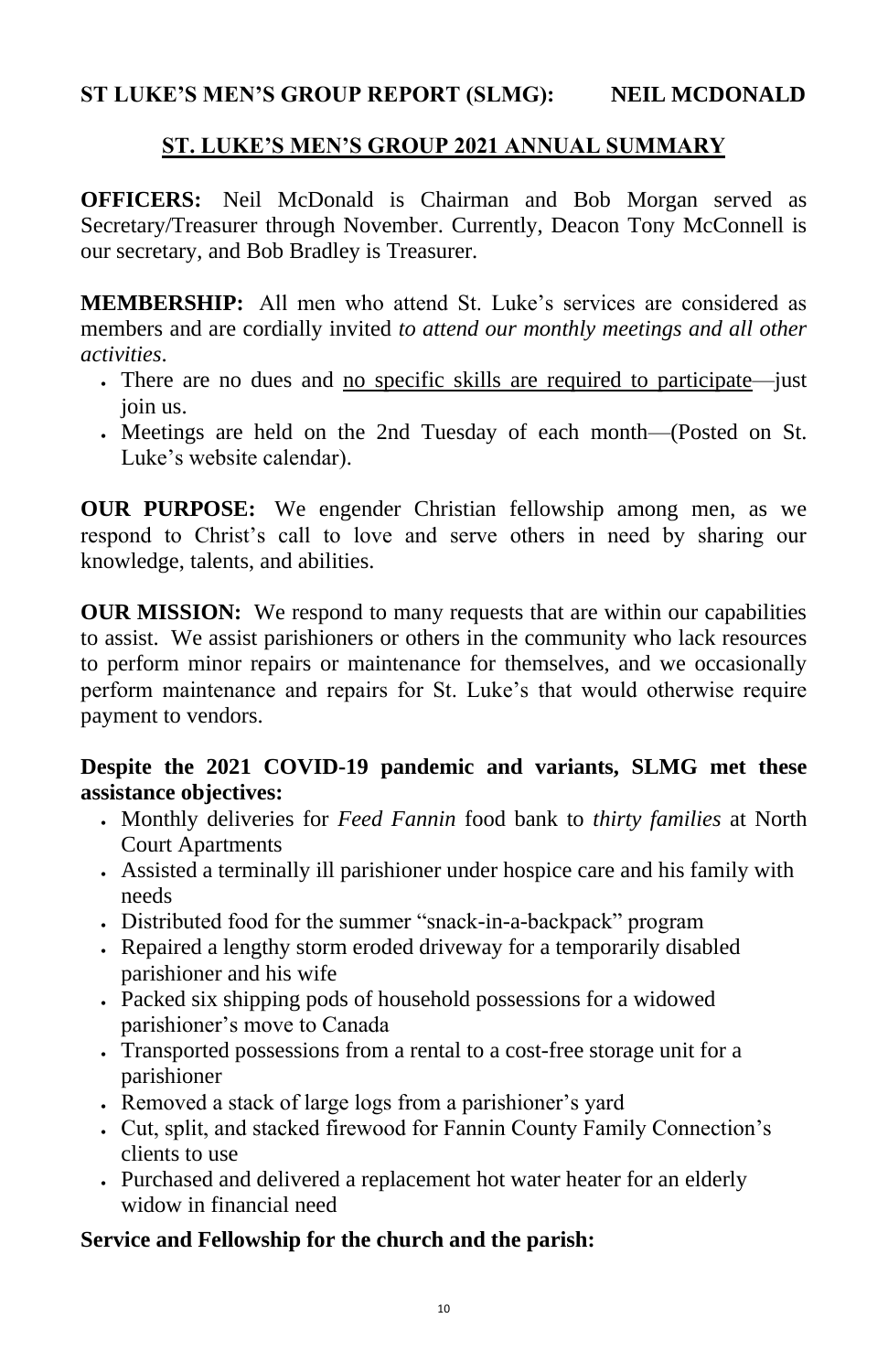- Donated \$1000 to Christ Church Cathedral to assist with costly AC and Heating system repairs
- March  $27<sup>th</sup>$  Spring Cleaning—churchyard landscape/clean-up/ downspout repairs
- June 23 to 25 held an *overnight and day camp* men's fellowship event on Parish House grounds
- We repaired/replaced dry rotted wood and roofing shingles needed on the Parish House pavilion
- Donated \$225 to fund drilling of freshwater wells in Kenya, Africa
- We sponsored the annual St. Luke's Parish-wide picnic at Horseshoe Bend Park in October
- SLMG raised \$1468 during the joint annual St. Luke's Yard Sale with the Women of St. Luke's,
- We replaced our outdated *St. Luke's Anglican Church* sign with a new sign in front of the church
- We modified an area in the sanctuary to house new audio-visual electronics and sound equipment
- In December, we assisted the WSL with the annual Christmas Bazaar set-up activities

**CONCLUSION:** *Thanks be to God!* We end the year with over \$3898 in our treasury to fund future outreach initiatives. The Lord has blessed us mightily to accomplish much in His name.

### **SAFETY-SECURITY COMMITTEE REPORT: NEIL MCDONALD**

### **2021 St. Luke's Safety/Security Committee Annual Report**

*St. Luke's Safety/Security Committee* scope and purpose are described in the *St. Luke's Strategic Plan* which is accessible on St. Luke's website, members section. Previously, a few parish members informally performed that role.

**Current committee members are:** Neil McDonald (Chairman), Fr. Ron Wikander, Deacon Tony McConnell, Dr. Al Cash (Sr. Warden), Jim Noblett (Junior Warden), Pat Dearing, Bob Bradley and Ms. Rosanne Johnston (RN) who maintains our first aid kits, the Blood Pressure monitor, and AED certification/compliance.

During 2021, St. Luke's has continued modified worship in response to the COVID-19 pandemic by offering exterior worship in our outdoor pavilion, and via FM radio broadcasts to those worshiping in their automobiles. Our services are video recorded for online broadcast via Facebook and YOUTUBE for remote worshiping.

We have made PPE (personal protective equipment) available at the narthex entrance.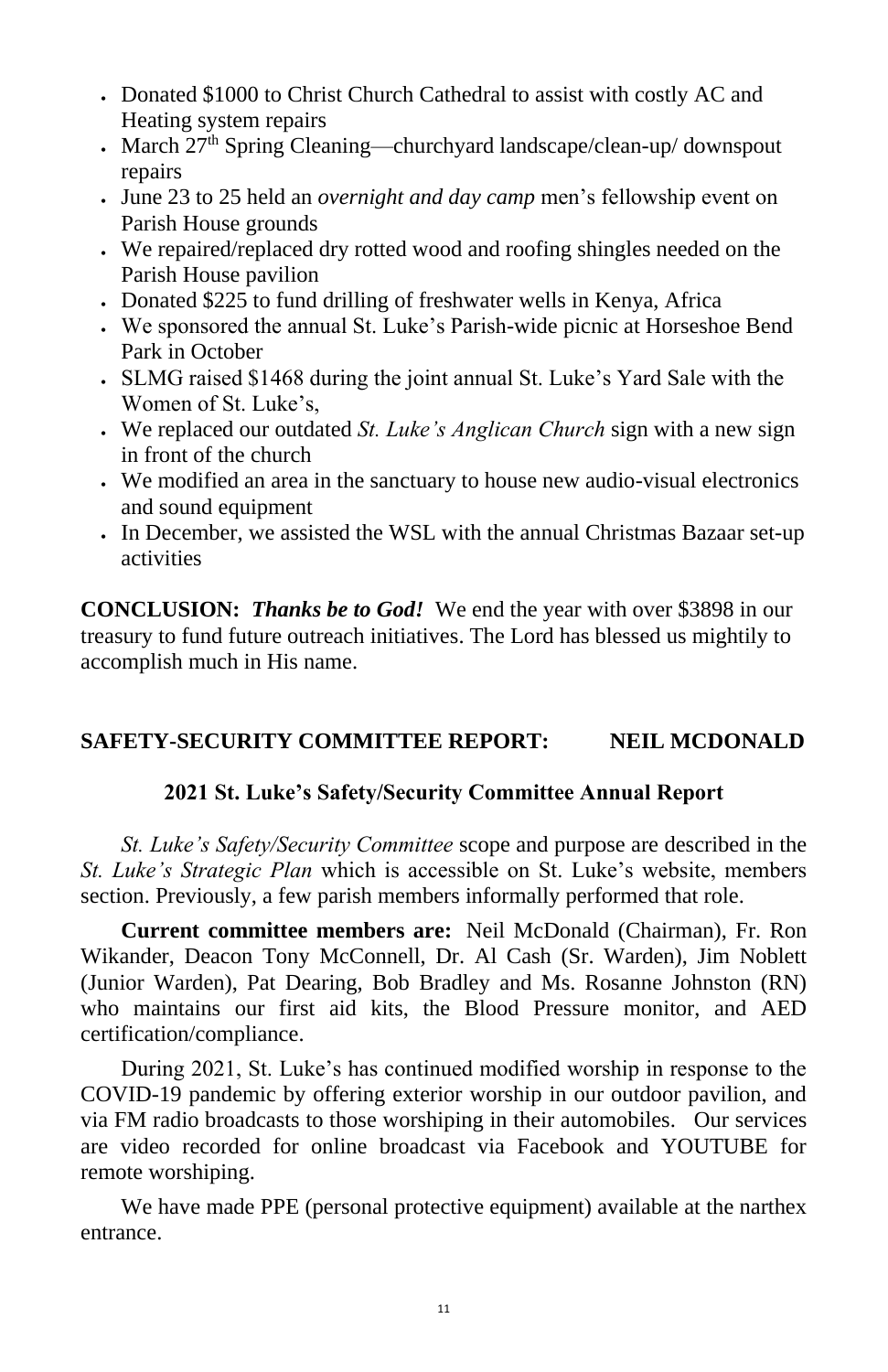Our Vestry has approved safety/security related expenditures this year. We recently installed a system of fire/smoke alarms that are continuously monitored under monthly contract.

Also, this year we purchased a second, more technically advanced AED unit that is retained with other first aid equipment in the rear of the sanctuary. Our original AED will be mounted downstairs in Thomason Hall with the additional first aid kit.

Formerly, during times of darkness no illumination existed along the driveway walking path between the parking areas and the sanctuary entrance. This condition has been addressed by newly installed ground level lighting to *safely illuminate* that path.

Our video recording camera and tripod were mounted at the front of the sanctuary powered by extension cords that posed a "tripping hazard." Most recently, this system has been upgraded and is now conducted remotely from the rear of the sanctuary—eliminating the former "tripping hazard."

St. Luke's liability insurer is *Church Mutual Insurance Company*. Two weeks ago, we mailed a package enumerated every safety/security related measure that we have incorporated at St. Luke's. We requested that Church Mutual consider reducing our insurance premium costs. At this time, we are awaiting their response.

Our committee members are concerned about *all matters* affecting safety and security at St. Luke's—but cannot do it alone. God has given each of us the wonderful *gift of discernment* to guard ourselves from all forms of potential harm. We ask each parishioner to notify St. Luke's Safety/Security Committee members of any unsafe conditions that come to your attention.

**Thanks be to God for blessing us with this, another safe and secure year at St. Luke's!** But we must remain aware that the *potential for violent or disruptive events to occur at our church has not gone away.*

### **COMMUNICATIONS COMMITTEE ANNUAL REPORT: AL CASH** Calendar Year 2021

The Communications Committee provides an on-going stream of publications and contacts with parish members and the community. Its purpose is to assist the Rector in sharing God's word at every level available.

This past year the committee continues to refine the church's website to provide a more dynamic tool for the parishioners and for the community as a whole. Feedback continues to be positive, with frequent offerings of photographs and articles.

Pew sheets are printed and distributed weekly, as well as uploaded to our website and available to print.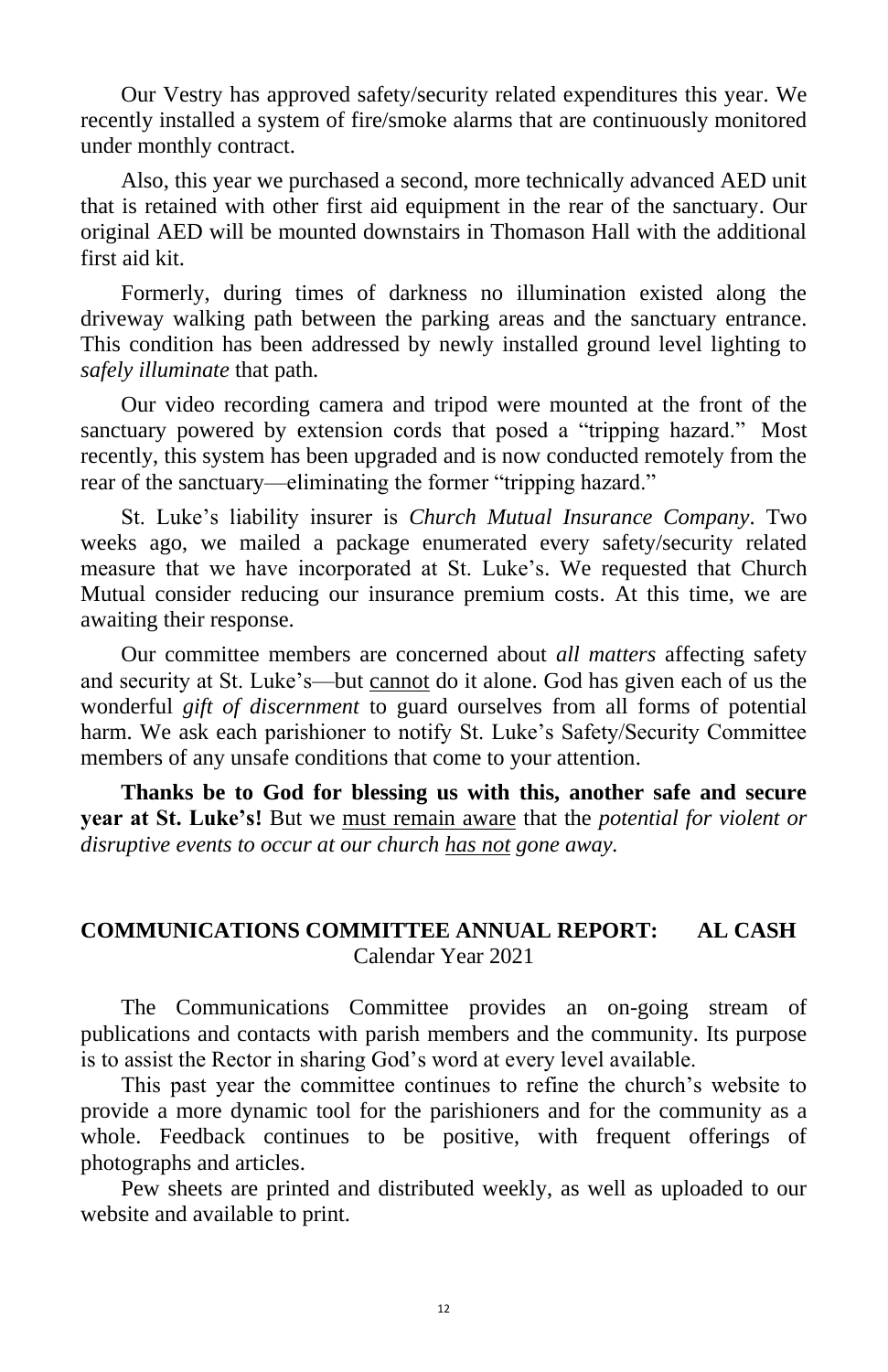As a reminder, there is a pew sheet titled "New to St. Luke's" which offers newcomers a welcome message and a synopsis of the morning liturgy. These are updated and/or replaced as needed.

The committee continues to reach out to local newspapers and to Chambers of Commerce on a regular basis to provide information about our services, events, and commitments.

Fr. Morgan remains faithful to his weekly column, publishing our Lord's message, offering insights and explanations of the Gospels and Prayer Book.

AC

### **STEWARDSHIP REPORT: D. J. FULTON**

### **Stewardship Presentation Outline**

- Definition
	- You own nothing:
	- Anything you have you are holding in trust for your Creator
	- He has told you Biblically how to handle what you are holding
- Old Testament on the Origin of the Tithe
	- **Genesis 14:19-20**. Abram is successful in battle. Going home he meets Most High priest Melchizedek who blesses him, crediting God for Abram's victory.
	- **Genesis 28:20-22.** Jacob has a dream in which he meets God face to face. The dream was so powerful that when he awoke he pledged he vowed 'of all You give me I will surely give a tenth to You'
	- **Leviticus 27:30-34.** The Lord gives the entire Tithing paradigm to Moses in Chapter 27, and it is summarized here. Can you find the 20% penalty for late or insufficient tithing?

Old Testament on the Effect of Tithing Prover**bs 3:9-10.** 'Honor the Lord with your possessions, and the first fruit of all your increase; So, your barns

You will be filled with plenty, and your vats will overflow with new wine.' **Malachi 3:8-10.** The Prophet first quotes the Lord chastising the people for not tithing and then quotes the Lord asking the people to test him in this matter. **8** 'Will a man rob God? Yet you have robbed Me! But you say in what way have we robbed you? In tithes and offerings. **9** You are cursed with a curse, for you have robbed Me. Even this whole nation. **10** Bring all the tithes into the storehouse, that there may be food in My house, and try me now in this, says the Lord of hosts, if I will not open for you the windows of heaven and our out for you such blessing That there will not be room enough to receive it.'

New Testament on Tithing and the Effect of Giving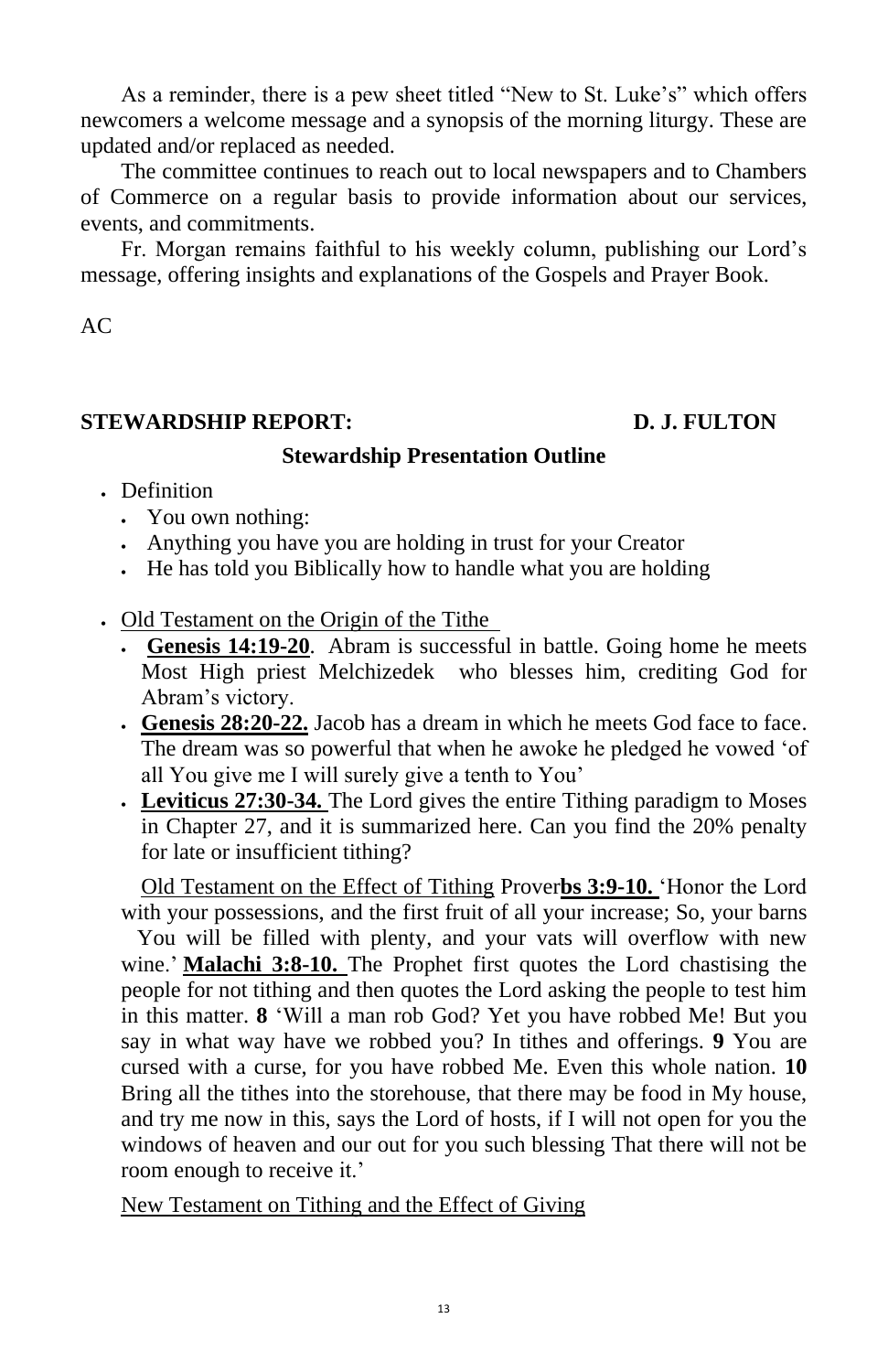**Luke 6:38.** Give and it will be given to you: good measure, pressed down, shaken together and running over will be put into your bosom. For the same measure that you use, it will be measured back to you.

Billy Graham has a relevant and wise contribution to this conversation – "We have found in our home that God's blessing upon the nine tenths, when we tithe, helps it go further than ten tenths without His Blessings."

**Luke 11:42.** A quote from Jesus here 'But woe to you Pharisees! For you tithe mint and rue and all manner of herbs, and pas by justice and the love of God. These you ought to have done, without leaving the others undone. Woe to you Pharisees!........' (See Matthew 23:23 for a similar statement from Jesus).

Emphasize all the way through that while we need to tithe to support God's work here on earth we really need to tithe for our own good. This is the way that God has set forth for us to order our lives (10% to Him off the top) and the effect on our own health and welfare will be salutary.

As to New Testament vs Old Testament here emphasize that the Bible is a seamless garment – Jesus came to fulfill the Law, not to overturn it. Just following the Law is not enough Example  $-$  A man of my acquaintance named Rev Carroll authored a book about the Ten Commandments. In that book he noted that there are three levels of adherence to the Ten Commandments (the Law) – and they can be found in The Decalogue in the 1928 BCP.

The first level is simple adherence. The second level is 'inclining our hearts to keep this law' and the third level is 'writing all these laws in our hearts.' If you write the tithe into your heart you will tithe and you will be healthier.

Go on to personal experience in this matter after Billy Graham.

### **MEMORIAL GARDEN REPORT: PAT MCCONNELL**

### **Memorial Garden Report**

In the past year, there has been seven burials in the Memorial Gardens and

two burials in the cemetery. The past three years has been very active with 22 burials in the Memorial Garden and four burials in the cemetery. We currently have 75 burials, 26 remembrance plaques and 29 prepaid burials in the Memorial Garden. In the cemetery, we have 14 burials and six prepaid burials in the cemetery.

The burial areas encompass a substantial portion of the yard behind the church. It is one of many features that make St. Luke an incredibly unique, attractive and historic addition to the city of Blue Ridge. There are few churches that have their own burial area and ours has the additional component of having a private family cemetery surrounded by a stone wall erected 120 years ago.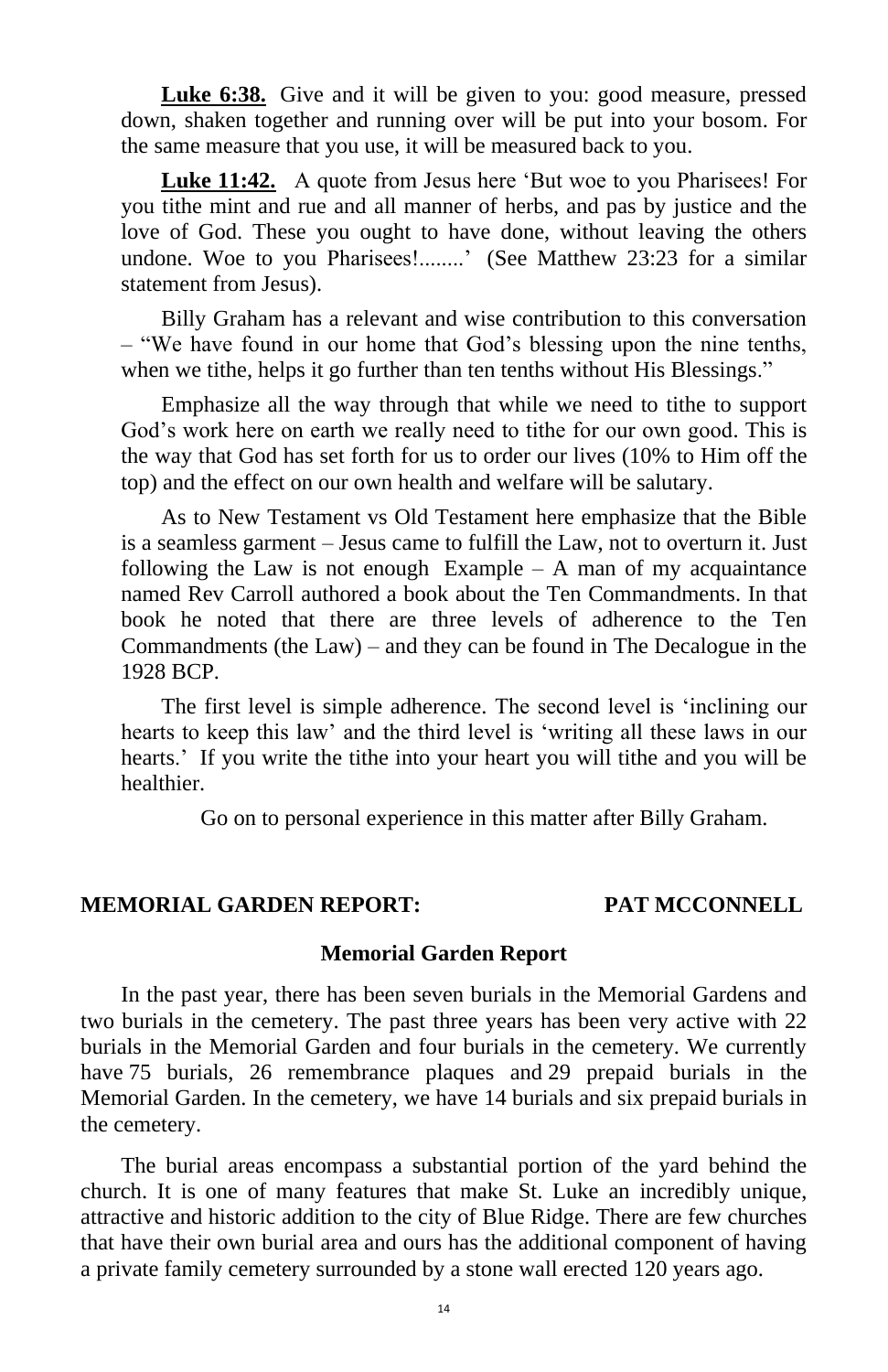If anyone is interested in burial information for this area, please contact Pat McConnell at 706-632-8443 or [jeremcconnellbr@yahoo.com.](mailto:jeremcconnellbr@yahoo.com)

This large area, the cemetery, Memorial Garden, and stone wall cemetery, places a financial and labor burden on the committee, which the members are most pleased to undertake. It is with pride that we can report that all expenses for this area were funded by subscriptions and fund-raising efforts. In the past three years, the funds have been used to purchase another granite slab and base for additional names in the Memorial Garden. A successful fund-raising effort was initiated for funds to repair and restore the stone wall.

### **CONCERT COMMITTEE REPORT: VICTOR H. MORGAN**

St. Luke's Concert Committee is tasked with selecting and overseeing community concerts (providing receptions when indicated) at St. Luke's throughout the year. The committee is further tasked with seeking funding and monitoring expenses.

### The committee's mission is **to enrich the life of the Parish Church of St. Luke and the broader North Georgia community through the promotion of music to the glory of God.**

Current members of the committee include the Rev. Victor H. Morgan, A.D. Frazier, Carlos Martel, Lissa Knight, Kathryn Noblett, Diana Burden and Tim and Jennifer Higdon. Victor Morgan and Carlos Martel serve as co-chairs.

Four events were held in 2021 including: a piano concert by Robert Henry; a concert featuring students and faculty from Young Harris College, the dedication of the Claire Wofford Frazier Memorial Organ performed by Randy Romig (along with a trumpet player and soloist) and a delightful and inspiring Christmas concert featuring Lissa Knight. In addition to concerts, a fundraising dinner was held.

As of January 2022, the Concert Committee funds stand at \$12,244.00, up from \$9,696.00 a year ago.

### Respectfully submitted by the Rev. Victor H. Morgan